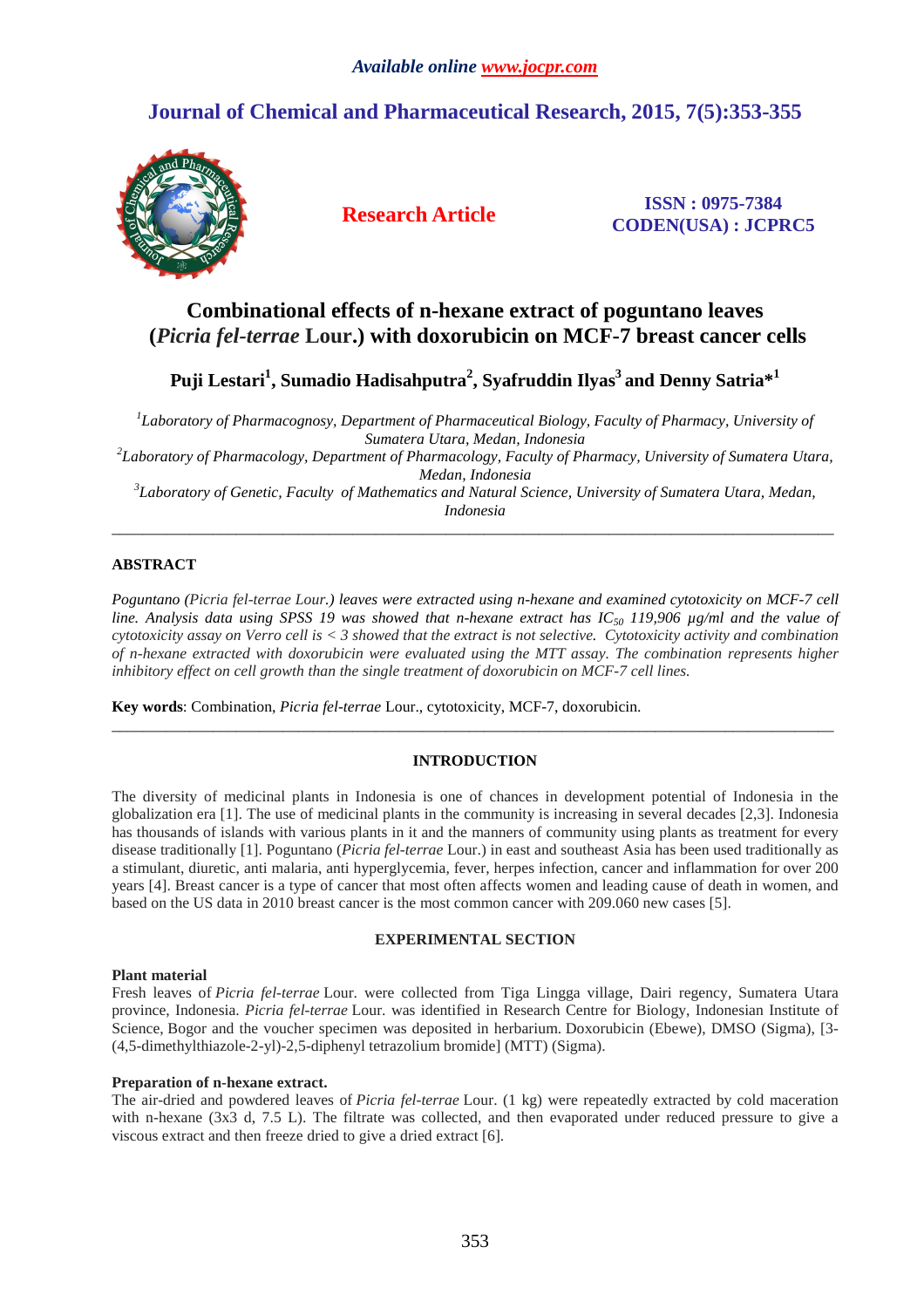#### **Cytotoxicity assay**

The combination of n-hexane extract and doxorubicin were submitted to cytotoxicity test. In that way, MCF-7 cell line was grown in DMEM medium, while Vero cell line was grown in M199 medium containing 10% Fetal Bovine Serum (Gibco), 1% penicillin-streptomycine (Gibco), and fungizone 0.5% (Gibco) in a flask in a humidified atmosphere (5% CO<sub>2</sub>) at 37<sup>o</sup>C. The inoculums seeded at  $10^4$  cells/mL at an optimal volume of 0.1 mL per well. After 24 h incubation, the medium was discharged and treated by extracts and doxorubicin. After incubation 24 h, the cells were incubated with 0.5 mg/mL MTT for 4 h in 37°C. Viable cells react with MTT to produce purple formazan crystals. After 4 h, SDS 10% as stopper (Sigma) in 0.01N HCl (Merck) was added to dissolve the formazan crystals. The cells were incubated for 24 h in room temperature and protected from light. After incubation, the cells were shaken, and absorbance was measured using ELISA reader at λ 595 nm. The data which were absorbed from each well were converted to percentage of viable cells[8,9]. The selectivity index was calculated using equation where IC<sub>50</sub> on Vero cells were divided with IC<sub>50</sub> on MCF-7 cells [10].

*\_\_\_\_\_\_\_\_\_\_\_\_\_\_\_\_\_\_\_\_\_\_\_\_\_\_\_\_\_\_\_\_\_\_\_\_\_\_\_\_\_\_\_\_\_\_\_\_\_\_\_\_\_\_\_\_\_\_\_\_\_\_\_\_\_\_\_\_\_\_\_\_\_\_\_\_\_\_*

#### **Statistical analysis**

All data were analyzed using regression using SPSS 19.

#### **RESULTS AND DISCUSSION**

This research was aimed to investigate the efficacy of n-hexane extract as a co-chemotherapy on doxorubicin treatment. N-hexane, doxorubicin and their combination were investigated for their cytotoxicity effect on MCF-7 cell lines, and selectivity was measured on Vero cells. MTT method was using to determined cell viability after incubation for 24 h. In every treatment (n-hexane, doxorubicin and their combination) was showed the inhibition of cells growth. The IC<sub>50</sub> value of n-hexane 119,906  $\mu$ g/mL and the combination was showed higher inhibitory effect if compare with single treatment. The optimum combination index (synergistic effect) was showed in  $1/8$  IC<sub>50</sub> value of n-hexane extract and  $1/8$  IC<sub>50</sub> value of doxorubicin (15  $\mu$ g/mL - 50 nM) categorized with synergistic effect 0.55 (CI  $<$  1).

To measure the selectivity of n-hexane extract, we were executed cell viability assay on Vero cells. Single treatment of n-hexane extract showed cytotoxicity effect on Vero cells with  $IC_{50}$  175.644  $\mu$ g/mL. We were compared  $IC_{50}$  of n-hexane extract on Vero cells to MCF-7 cells to find selectivity index  $(SI)^{[11]}$ . SI of n-hexane extract is 1.5 (SI < 3), the result showed that n-hexane is not selective to MCF-7 cells instead of Vero cells.

The leaves of *Picria fel-terrae* Lour. are used in North Sumatera to treat hyperglycemia patient. Although some compound have been identified as possesing medicinal properties, none of these compounds has ever reached clinical trials. Moreover, the anticancer effect of *Picria fel-terrae* Lour. have not been validated in vitro to date based on their use in Indonesia or other system of medicine.

The cytotoxicity estimate of natural product is related to content of active compound in these plants including *Picria fel-terrae* Lour. Flavonoids and triterpenoids/steroids estimated as active compound<sup>[12]</sup>. We were evaluated the activity of n-hexane extract on cytotoxicity. We were also investigated selectivity of n-hexane extract on Vero cells and showed non selectivity on MCF-7 cells line if compared to Vero cells using SI value<sup>[13]</sup>.

Doxorubicin is one of chemotherapeutic agent showing strong activity on MCF-7 cell lines with  $IC_{50}$  value of 375.804 nM. MCF-7 cells line undergo resistant to doxorubicin pass through to caspase-3 mutation [14],[15] .

However, the molecular mechanism of apoptosis induction and cell cycle modulation by this extracts need to be explored more detail. Based on the results, we were concluded that n-hexane and ethylacetate extract of *Picria felterrae* Lour. leaves are potential to developed as co-chemotherapeutic agent in breast cancer therapy.

MTT method was using to determined cell viability after incubation for 24 h. In every treatment (n-hexane extract, doxorubicin and their combination) was showed the inhibition of cells growth. The  $IC_{50}$  value of n-hexane extract 119.906 µg/ml and the combination was showed higher inhibitory effect if compare with single treatment. The optimum combination index (synergistic effect) was showed in  $1/8$  IC<sub>50</sub> value of n-hexane extract and  $1/8$  IC<sub>50</sub> value of doxorubicin (15 µg/mL- 50 nM) categorized with synergistic effect 0.55 (CI < 1).

#### **REFERENCES**

[1] H Wasita. *Obat Tradisional Kekayaan Indonesia*. Yogyakarta: Graha Ilmu **2011**, 2-4. [2] CN Mikail, E Hearney, B Nemesure. *J Altern Complement Med*.,**2003,** 9(4), 571-576.